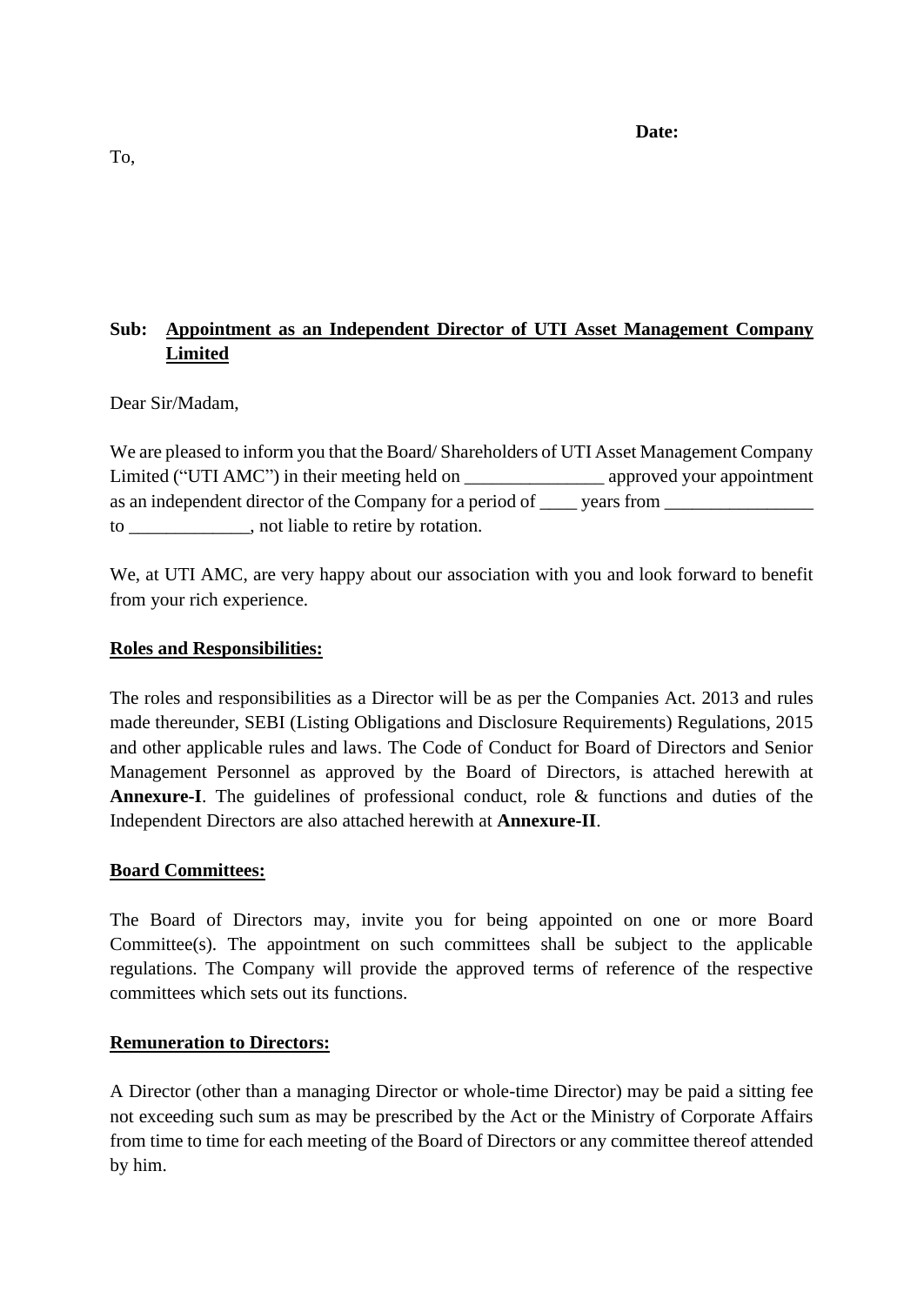The sitting fees, presently being paid to the Director is, Rs. \_\_\_\_\_\_\_\_\_\_\_\_ for attending each Board meeting and Rs. \_\_\_\_\_\_\_\_\_\_\_\_\_ for attending each Committee(s) meeting.

Other expenditure relating to Board / Committee meetings are incurred by the company.

## **Evaluation of Performance:**

Pursuant to the provisions of Companies Act, 2013 and SEBI (Listing Obligations and Disclosure Requirements) Regulations, 2015, as amended, the Board of Directors will evaluate its own Performance and that of its Individual Director (Whole Time Director, Non-Executive Director and Independent Director) and Committees in accordance with the criteria set forth in the Policy for Evaluation of the Performance of the Board of Directors of your Company. Performance evaluation of Independent Directors would be done by the entire Board, excluding the Independent Director being evaluated.

In a separate meeting, the Independent Directors will review the performance of Non-Independent Directors and that of the Board as a whole as well as of the Chairperson of the Company.

## **D & O Insurance:**

The Company has obtained D & O insurance for its directors and key managerial personnel for indemnifying all or any of them against any liability for any acts in relation to the Company for which they may be liable but have acted honestly and reasonably.

All the terms and conditions as mentioned above shall be governed by the Companies Act, 2013, Rules made thereunder and SEBI (Listing Obligations and Disclosure Requirements) Regulations, 2015, as amended from time to time.

With Regards

**Name (Designation)**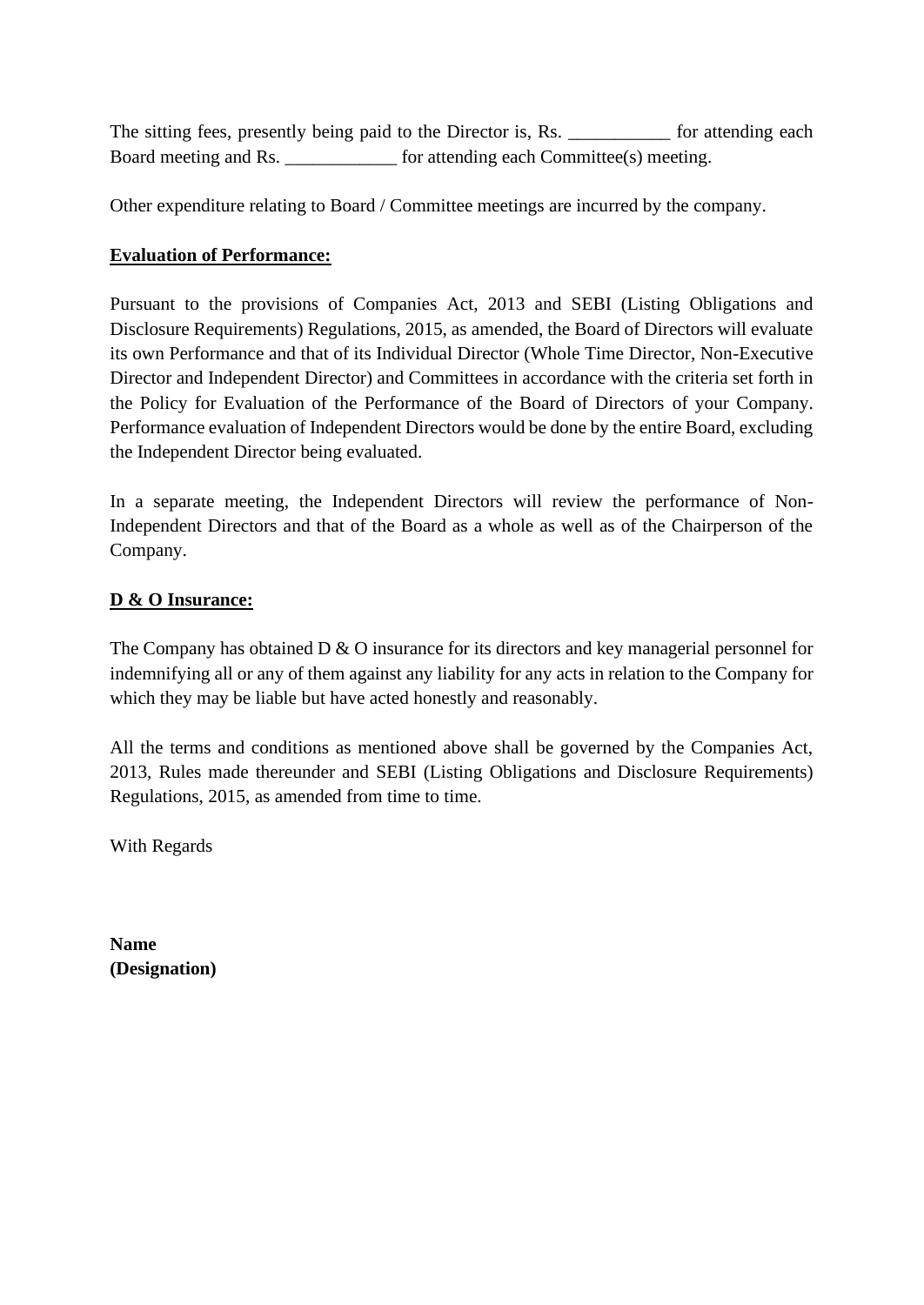## **UTI ASSET MANAGEMENT COMPANY LIMITED**

## **CODE OF CONDUCT FOR BOARD OF DIRECTORS AND SENIOR MANAGEMENT PERSONNEL**

## **1 INTRODUCTION:**

The matters covered in this Code of Conduct ("**Code**") are of the utmost importance to UTI Asset Management Company Limited ("**Company**"), its shareholders and stakeholders and are essential so that it can conduct business in accordance with legal and ethical values to which the Company is strongly committed.

Pursuant to Regulation 17(5) of the Securities and Exchange Board of India (Listing Obligations and Disclosure Requirements) Regulations, 2015, as amended ("**SEBI Listing Regulations**"), the board of directors of a listed entity is required to lay down a code of conduct for all members of board of directors and senior management of the listed entity.

In compliance with the SEBI Listing Regulations, the board of directors of the Company ("**Board**") has laid down this Code for

- (a) Directors of the Board and
- (b) Senior management personnel of the Company (i.e. officers/personnel of the Company who are members of its core management team excluding the Board, and shall comprise all members of management one level below the chief executive officer/managing director/whole time director/manager (including chief executive officer/manager, in case they are not part of the board) and shall specifically include Departmental Heads (including functional heads), company secretary and chief financial officer ("**Senior Management Personnel**")). This Code enables the Company to publicly state to its external stakeholders (suppliers, customers, consumers and shareholders), the way in which they intend to do business.

#### **2 APPLICABILITY OF THE CODE:**

This Code applies to Board and the Senior Management Personnel.

#### **3 CODE OF CONDUCT**

The Board and Senior Management Personnel of the Company should:

- (a) demonstrate the highest standards of integrity, business ethics, and corporate governance;
- (b) perform their roles with competence, diligence, in good faith and in the best interests of the Company;
- (c) provide expertise and experience in their areas of specialization and share learnings at the meetings of the Board with best interests of the Company and its stakeholders in mind. They should point the Company's management in the 'right' direction based on their experience and judgement;
- (d) give careful and independent consideration to the affairs of the Company and all documents placed before them to satisfy themselves with the soundness of key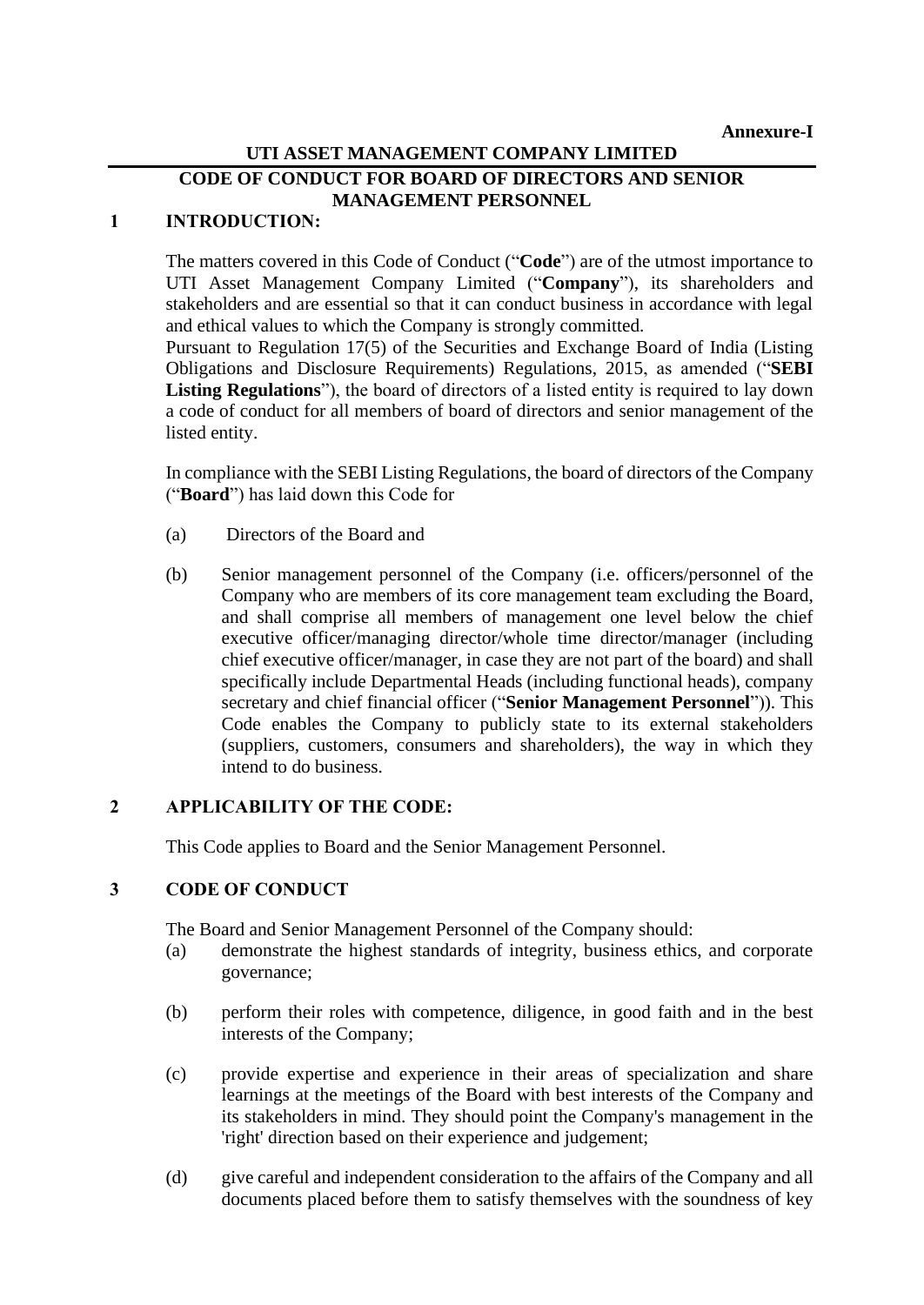decisions taken by the Management. They should call for additional information, where necessary, for making such judgements;

- (e) not engage in any business, relationship or any activity which detrimentally conflicts with the interest of the Company or bring discredit to the Company. Any situation that creates a conflict of interest between personal interests and the Company and its stakeholders' interests must be avoided at all costs;
- (f) follow all the guidelines put forth in the all regulatory guidelines on Prevention of Insider Trading and [Code of Conduct for regulating, monitoring and reporting of trading by designated employees and their relatives' ;
- (g) not disclose any confidential / privileged information of the Company and should direct any media queries or approaches to the appropriate spokesperson within the Company; and
- (h) not achieve or attempt to achieve any undue gain or advantage either to himself or to his relatives, partners, or associates.
- (i) Ensure compliance with Policy on Related Party Transactions
- (j) should maintain and should cause the Company to maintain a proper and adequate internal control system for financial reporting and preservation of company's assets
- (k) Establish processes to minimize the risks of fraud and misappropriation/misuse of the Company's assets (both tangible and intangible).

#### **4 DUTIES OF INDEPENDENT DIRECTORS:**

The independent directors shall:

- (a) Comply with the terms of their appointment
- (b) undertake appropriate induction and regularly update and refresh their skills, knowledge and familiarity with the Company;
- (c) seek appropriate clarification or amplification of information and, where necessary, take and follow appropriate professional advice and opinion of outside experts at the expense of the Company;
- (d) strive to attend all meetings of the Board and of the committees of the Board, which the independent director(s) is a member of;
- (e) participate constructively and actively in the committees of the Board in which they are chairpersons or members;
- (f) strive to attend the general meetings of the Company;
- (g) where they have concerns about the running of the Company or a proposed action, ensure that these are addressed by the Board and, to the extent that they are not resolved, insist that their concerns are recorded in the minutes of the meeting of Board;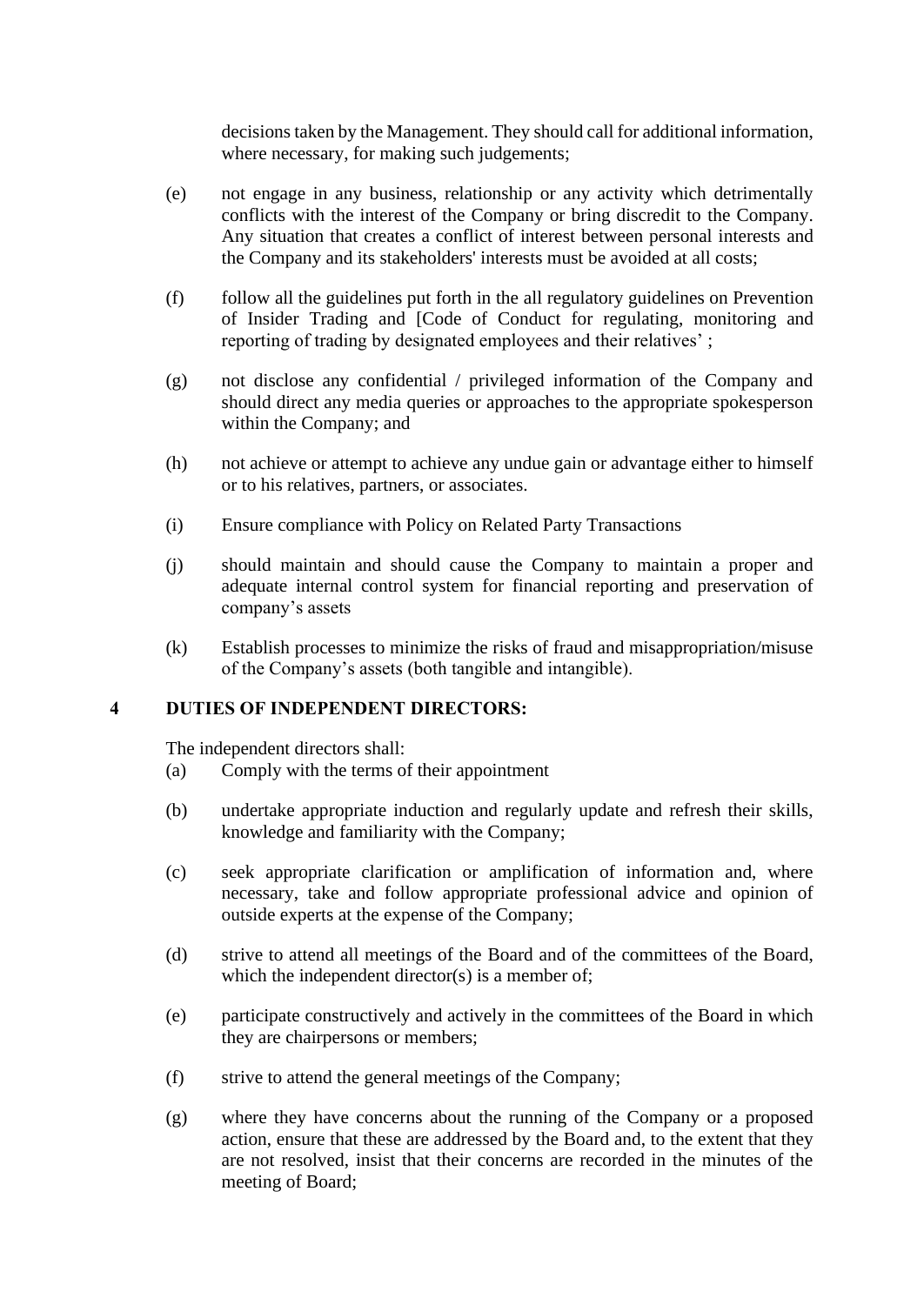- (h) keep themselves well informed about the Company and the external environment in which it operates;
- (i) not to unfairly obstruct the functioning of an otherwise proper Board or committees of the Board;
- (j) pay sufficient attention and ensure that adequate deliberations are held before approving related party transactions and assure themselves that the same are in the interest of the Company;
- (k) ascertain and ensure that the Company has an adequate and functional Whistle Blower Policy and to ensure that the interests of a person who uses such mechanism are not prejudicially affected on account of such use;
- (l) report concerns about unethical behaviour, actual or suspected fraud or violation of this Policy;
- (m) acting within his/her authority, assist in protecting the legitimate interests of the Company, shareholders and its employees; and
- (n) not disclose confidential information, including commercial secrets, technologies, advertising and sales promotion plans, unpublished price sensitive information, unless such disclosure is expressly approved by the Board or required by law.

#### **5 ANNUAL AFFIRMATION WITH COMPLIANCE OF THIS CODE:**

As per Regulation 26(3) of the SEBI Listing Regulations, all members of the Board and Senior Management Personnel of the Company shall affirm compliance with this Code on an annual basis, within 30 days from the end of each financial year, to the Company Secretary in the prescribed form.

#### **6 VIOLATIONS OF THE CODE**

Directors should communicate any suspected violations of this code immediately to the Chairperson of the Audit Committee. Senior Management Personnel should communicate any suspected violation to the MD/CEO, who in turn shall communicate to the Audit Committee, as may be necessitated. The Company would ensure proper enquiry and would take appropriate action against those whose actions are found to violate the Code.

#### **7 AMENDMENTS**

This Policy may be amended, modified or supplemented from time to time to ensure compliance with any modification, amendment or supplementation to the Listing Regulations or as may be otherwise prescribed by the Nomination and Remuneration Committee or Board from time to time.

The Nomination and Remuneration Committee may monitor and review the Policy and recommend the necessary changes to the Board for its approval.

The Policy shall be effective from the date of approval of Board, unless specified otherwise.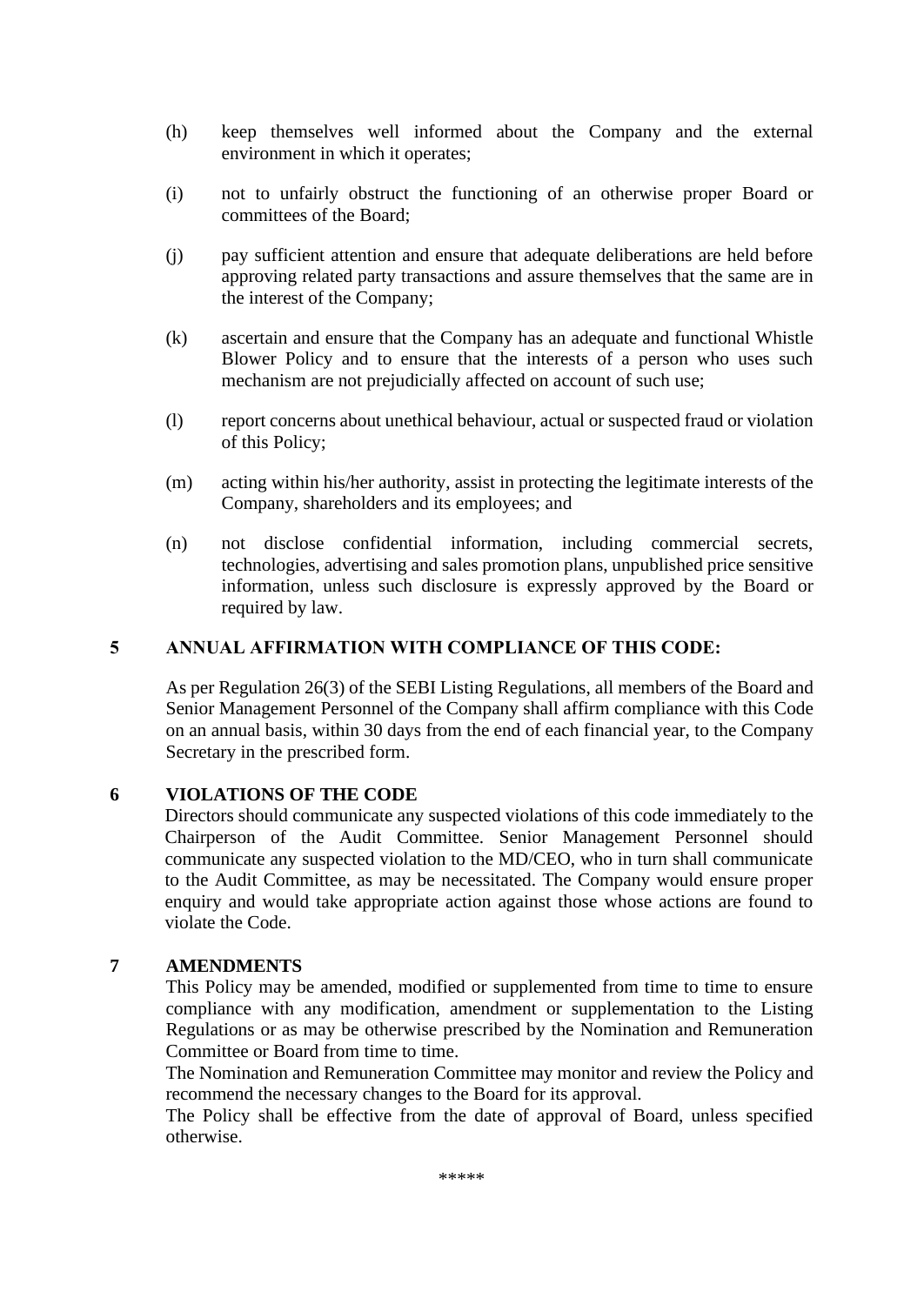### **Annexure-II**

## **SCHEDULE IV [See Section 149(8) of the Companies Act] CODE FOR INDEPENDENT DIRECTORS**

The Code is a guide to professional conduct for independent directors. Adherence to these standards by independent directors and fulfilment of their responsibilities in a professional and faithful manner will promote confidence of the investment community, particularly minority shareholders, regulators and companies in the institution of independent directors.

## **Guidelines of professional conduct:**

An independent director shall:

- (1) uphold ethical standards of integrity and probity;
- (2) act objectively and constructively while exercising his duties;
- (3) exercise his responsibilities in a bona fide manner in the interest of the company;
- (4) devote sufficient time and attention to his professional obligations for informed and balanced decision making;
- (5) not allow any extraneous considerations that will vitiate his exercise of objective independent judgment in the paramount interest of the company as a whole, while concurring in or dissenting from the collective judgment of the Board in its decision making;
- (6) not abuse his position to the detriment of the company or its shareholders or for the purpose of gaining direct or indirect personal advantage or advantage for any associated person;
- (7) refrain from any action that would lead to loss of his independence;
- (8) where circumstances arise which make an independent director lose his independence, the independent director must immediately inform the Board accordingly;
- (9) assist the company in implementing the best corporate governance practices.

## **Role and functions:**

The independent directors shall:

- (1) help in bringing an independent judgment to bear on the Board's deliberations especially on issues of strategy, performance, risk management, resources, key appointments and standards of conduct;
- (2) bring an objective view in the evaluation of the performance of board and management;
- (3) scrutinise the performance of management in meeting agreed goals and objectives and monitor the reporting of performance;
- (4) satisfy themselves on the integrity of financial information and that financial controls and the systems of risk management are robust and defensible;
- (5) safeguard the interests of all stakeholders, particularly the minority shareholders;